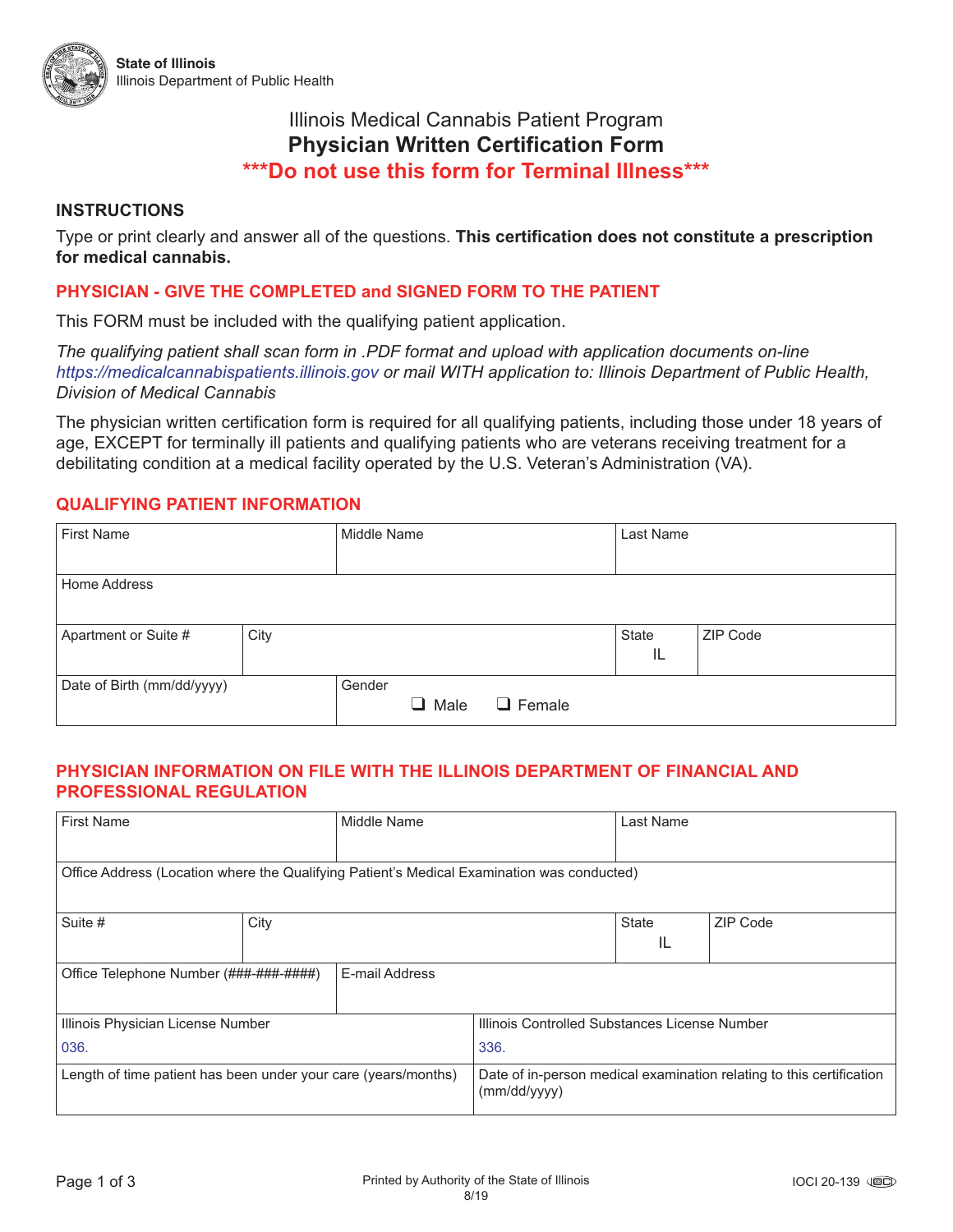

# Illinois Medical Cannabis Patient Program **Physician Written Certification Form \*\*\*Do not use this form for Terminal Illness\*\*\***

# **DEBILITATING MEDICAL CONDITION**

The qualifying patient is diagnosed with and is currently undergoing treatment for the following debilitating medical condition(s) (check all that apply).

- ❑ agitation of Alzheimer's disease
- ❑ acquired immune deficiency syndrome (AIDS)
- ❑ amyotrophic lateral sclerosis (ALS)
- ❑ anorexia nervosa
- ❑ Arnold-Chiari malformation
- ❑ autism
- ❑ cancer
- ❑ Causalgia
- ❑ chronic inflammatory demyelinating polyneuropathy
- ❑ chronic pain
- ❑ Crohn's disease
- ❑ CRPS (complex regional pain syndromes Type II)
- ❑ dystonia
- ❑ Ehlers-Danlos syndrome (EDS)
- ❑ fibrous dysplasia
- ❑ glaucoma
- ❑ hepatitis C
- ❑ hydrocephalus
- ❑ hydromyelia
- $\Box$  interstitial cystitis
- ❑ irritable bowel syndrome
- ❑ lupus
- ❑ migraines
- ❑ multiple sclerosis
- ❑ muscular dystrophy
- $\Box$  myasthenia gravis
- ❑ myoclonus
- □ nail-patella syndrome
- ❑ Neuro-Behcet's autoimmune disease
- ❑ neuropathy
- ❑ neurofibromatosis
- ❑ osteoarthritis
- ❑ Parkinson's disease
- $\Box$  polycystic kidney disease (PKD)
- ❑ positive status for human immunodeficiency virus (HIV)
- ❑ Post-Traumatic Stress Disorder (PTSD)
- $\Box$  reflex sympathetic dystrophy (RSD) complex regional pain syndromes Type I
- $\Box$  residual limb pain
- ❑ rheumatoid arthritis (RA)
- ❑ seizures (including those characteristic of Epilepsy)
- ❑ severe fibromyalgia
- ❑ Sjogren's syndrome
- ❑ spinal cord disease: including but not limited to arachnoiditis
- ❑ spinal cord injury damage to the nervous tissue of the spinal cord with objective neurological indication of intractable spasticity.
- ❑ spinocerebellar ataxia (SCA)
- ❑ superior canal dehiscence syndrome
- ❑ Syringomyelia
- ❑ Tarlov cysts
- ❑ Tourette's syndrome
- $\Box$  traumatic brain injury (TBI) and postconcussion syndrome
- $\Box$  ulcerative colitis
- ❑ cachexia/wasting syndrome *Indicate the underlying chronic or debilitation condition*